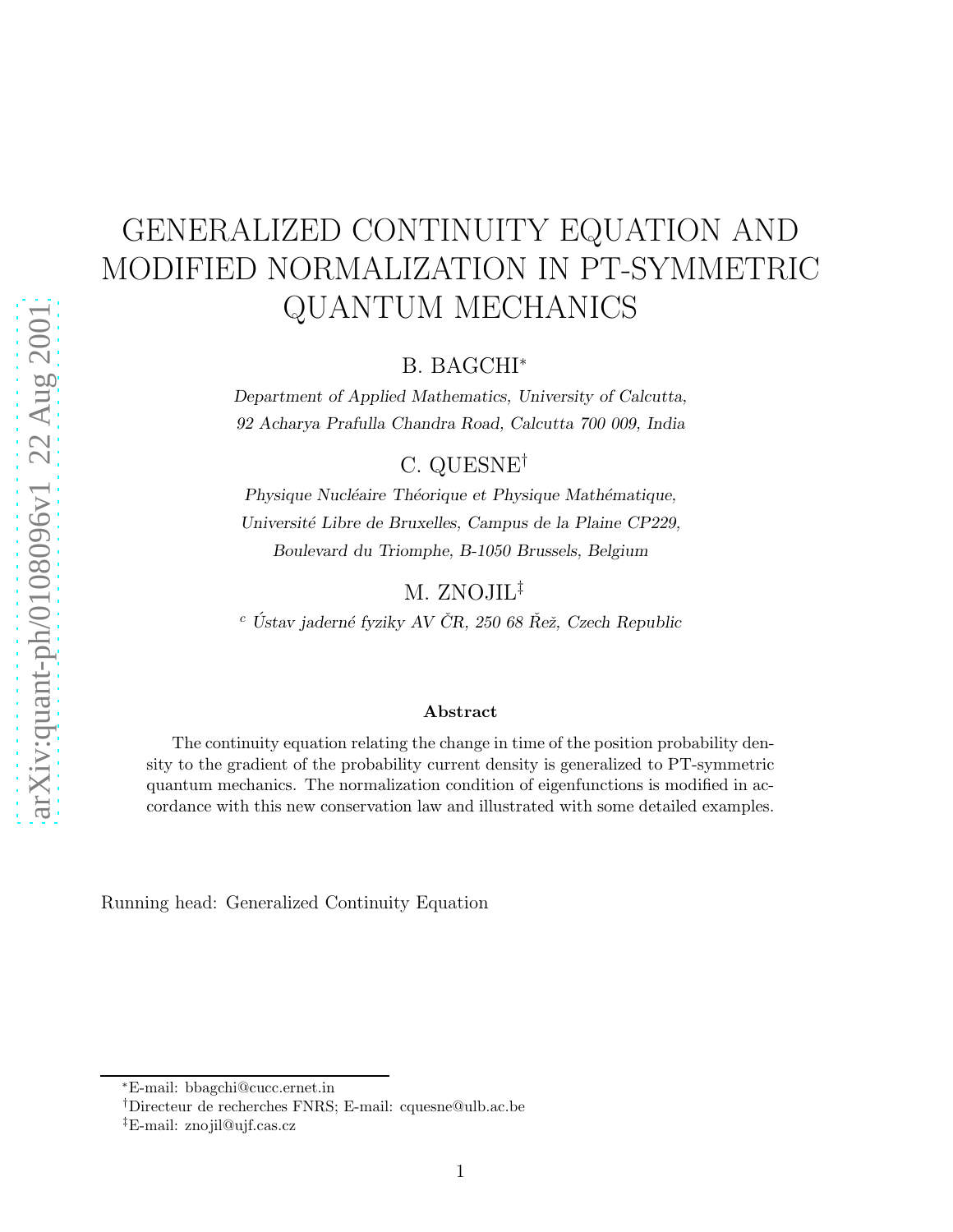#### <span id="page-1-0"></span>1 Introduction

From time to time, non-Hermitian Hamiltonians have found applications in several research areas, such as nuclear physics, quantum field theory, condensed matter physics, and biology. Since the pioneering works of Bessis [\[1](#page-12-0)] and Bender and Boettcher [\[2](#page-12-0)], a subclass of such Hamiltonians, containing operators invariant under joint action of parity (P:  $x \to -x$ ,  $p \rightarrow -p$ ) and time reversal (T:  $x \rightarrow x$ ,  $p \rightarrow -p$ , i  $\rightarrow -i$ ), has become a subject matter of considerable interest. One of the main reasons for this is that there is a strong analytical and numerical evidence supporting the conjecture that, except when PT symmetry is spontaneously broken, the bound-state eigenvalues of these Hamiltonians are real (see e.g. $[2]-[12]$  $[2]-[12]$  $[2]-[12]$  $[2]-[12]$ .

PT-symmetric quantum mechanics is often seen as a testing bench for nonconventional quantum field theories wherein PCT invariance (or PT invariance in scalar theories) plays a leading role (see e.g. [\[13, 14\]](#page-12-0)). This may be compared to the introduction of supersymmetric quantum mechanics by Witten [\[15](#page-12-0)] as a testing ground for non-perturbative methods of achieving supersymmetry breaking in field theory.

Both the field-theoretic interpretation and the phenomenological relevance of complex potentials in quantum mechanics make it necessary to better understand some fundamental issues connected with the replacement of Hermiticity by PT-symmetry, such as the physical interpretation of the Hamiltonian eigenfunctions[[16,](#page-12-0) [17, 18](#page-13-0), [19](#page-13-0), [20](#page-13-0)].

The present work is intended as a contribution to such an understanding. Our purpose is twofold. Firstly, we will generalize to PT-symmetric quantum mechanics the conservation law of standard quantum mechanics[[21](#page-13-0)] (here formulated for one-dimensional systems)

$$
\frac{\partial P(x,t)}{\partial t} + \frac{\partial J(x,t)}{\partial x} = 0,\tag{1}
$$

similar to the continuity equation of classical hydrodynamics and relating the change in time of the position probability density  $P(x,t) = |\psi(x,t)|^2$  to the gradient of the probability current density  $J(x,t) = (\hbar/2mi) [\psi^*(x,t)(\partial \psi(x,t)/\partial x) - \psi(x,t)(\partial \psi^*(x,t)/\partial x)].$  Secondly, we will discuss with some detailed examples a proposal for modifying the definition of the normalization condition of bound-state eigenfunctions in accordance with this new conservation law.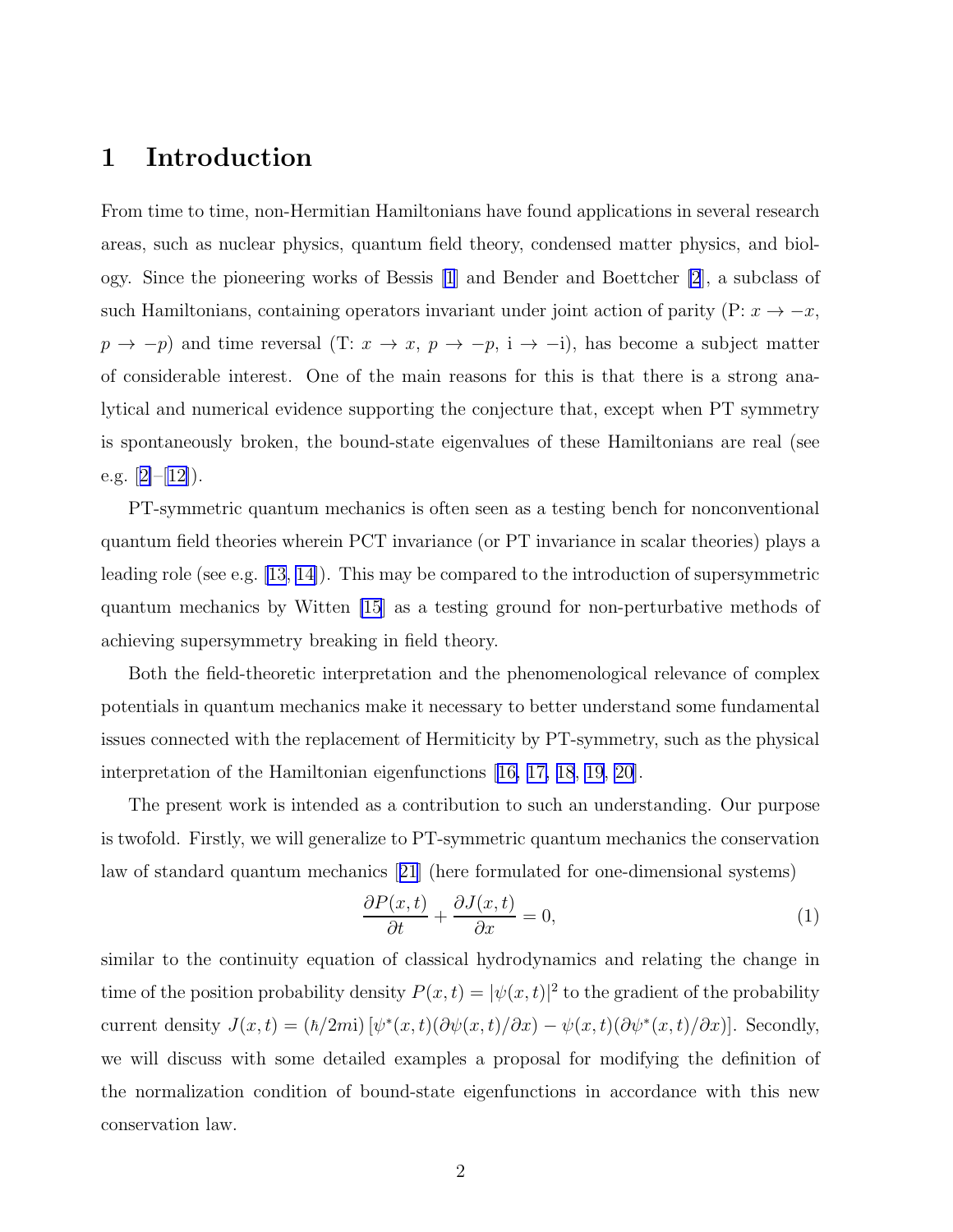## <span id="page-2-0"></span>2 Generalized Continuity Equation and Some of Its **Consequences**

Let us start with the time-dependent Schrödinger equation for a single particle in one dimension,

$$
i\hbar \frac{\partial \psi(x,t)}{\partial t} = -\frac{\hbar^2}{2m} \frac{\partial^2 \psi(x,t)}{\partial x^2} + V(x)\psi(x,t),\tag{2}
$$

where the potential  $V(x)$  is assumed to be complex and PT-symmetric, i.e.,  $PTV(x)PT =$  $V^*(-x) = V(x)$ . As a consequence, the function  $\psi^*(-x,t)$  satisfies the equation

$$
-i\hbar \frac{\partial \psi^*(-x,t)}{\partial t} = -\frac{\hbar^2}{2m} \frac{\partial^2 \psi^*(-x,t)}{\partial x^2} + V(x)\psi^*(-x,t),\tag{3}
$$

where the potential is the same as in (2).

Consider now eq. (2) for some solution  $\psi_1(x,t)$  and eq. (3) for some other solution  $\psi_2(x,t)$ , which may be equal to or different from  $\psi_1(x,t)$ . Multiplying (2) by  $\psi_2^*$  $_{2}^{*}(-x,t), (3)$ by  $\psi_1(x,t)$ , and subtracting, we obtain

$$
\frac{\partial}{\partial t} \left[ \psi_2^*(-x,t)\psi_1(x,t) \right] + \frac{\hbar}{2mi} \frac{\partial}{\partial x} \left[ \psi_2^*(-x,t) \frac{\partial \psi_1(x,t)}{\partial x} - \psi_1(x,t) \frac{\partial \psi_2^*(-x,t)}{\partial x} \right] = 0. \tag{4}
$$

For  $\psi_2(x,t) = \psi_1(x,t) = \psi(x,t)$ , it is clear that eq. (4) is a natural generalization of the continuity equation([1](#page-1-0)) of standard quantum mechanics, namely

$$
\frac{\partial P_{PT}(x,t)}{\partial t} + \frac{\partial J_{PT}(x,t)}{\partial x} = 0,\tag{5}
$$

with

$$
P_{PT}(x,t) = \psi^*(-x,t)\psi(x,t), \quad J_{PT}(x,t) = \frac{\hbar}{2mi} \left[ \psi^*(-x,t) \frac{\partial \psi(x,t)}{\partial x} - \psi(x,t) \frac{\partial \psi^*(-x,t)}{\partial x} \right].
$$
\n(6)

If  $\psi_1(x,t) \to 0$  and  $\psi_2(x,t) \to 0$  for  $x \to \pm \infty$ , as is normally required for bound-state wave functions, integration of (4) over the entire real line leads to the conservation law

$$
\frac{\partial}{\partial t} \int_{-\infty}^{+\infty} dx \, \psi_2^*(-x, t)\psi_1(x, t) = 0,\tag{7}
$$

or for  $\psi_2(x,t) = \psi_1(x,t) = \psi(x,t)$ ,

$$
\frac{\partial}{\partial t} \int_{-\infty}^{+\infty} dx P_{PT}(x,t) = 0.
$$
\n(8)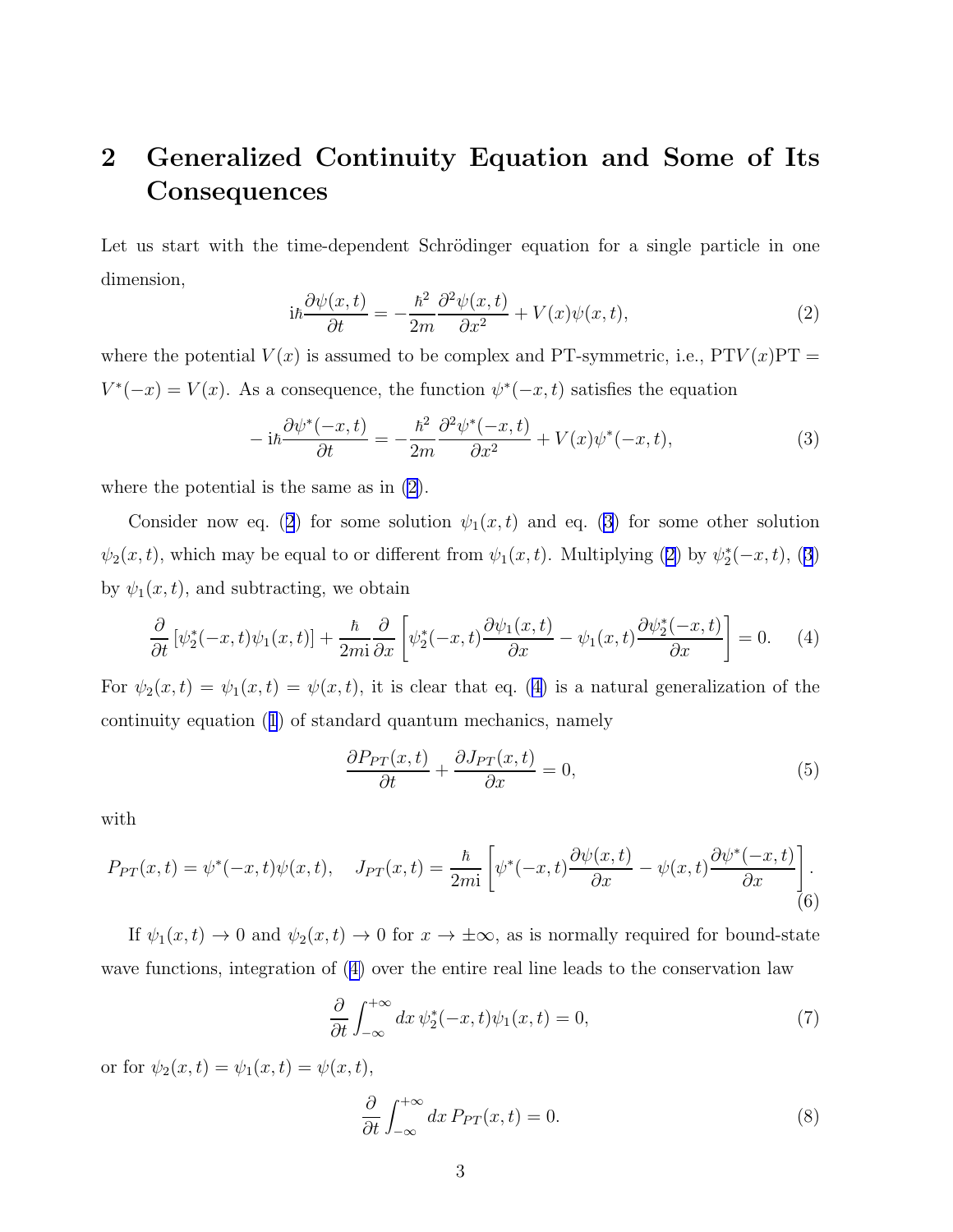<span id="page-3-0"></span>Note that for Hermitian Hamiltonians, the result corresponding to([8\)](#page-2-0) is interpreted in standard quantum mechanics as the conservation of norm in time [\[21\]](#page-13-0).

From now on, we are going to restrict ourselves to energy eigenfunctions

$$
\psi_1(x,t) = u_1(x)e^{-\frac{i}{\hbar}E_1t}, \qquad \psi_2(x,t) = u_2(x)e^{-\frac{i}{\hbar}E_2t}, \tag{9}
$$

associated with (possibly complex) energies  $E_1, E_2$ , respectively. On inserting (9) into [\(7](#page-2-0)), we obtain

$$
(E_1 - E_2^*)e^{-\frac{1}{\hbar}(E_1 - E_2^*)t} \int_{-\infty}^{+\infty} dx \, u_2^*(-x)u_1(x) = 0. \tag{10}
$$

To study the consequences of (10), we have to distinguish between three cases.

If the two eigenvalues  $E_1$  and  $E_2$  are real, then  $E_2 \neq E_1$  implies the vanishing of the integral on the left-hand side of (10), namely

$$
\int_{-\infty}^{+\infty} dx \, u_2^*(-x) u_1(x) = 0,\tag{11}
$$

whereas for  $E_2 = E_1 = E$ , eq. (10) is automatically satisfied. In such a case, if E is nondegenerate, $u_2(x)$  is proportional to  $u_1(x) = u(x)$  and following ([8\)](#page-2-0) we may propose

$$
\int_{-\infty}^{+\infty} dx \, u^*(-x) u(x) \tag{12}
$$

as a counterpart of the standard normalization integral in PT-symmetric quantum mechanics. In the same way, the left-hand side of (11) can be seen as a counterpart of the scalar product. It should be noted that in giving up the Hermiticity condition of the Hamiltonian and replacing it by PT symmetry, some properties of norms and scalar products have been lost. For instance, it is obvious that the integral in (12) is not positive-definite and may therefore be called pseudo-norm [\[17\]](#page-13-0).

If instead only one of the eigenvalues (for instance  $E_1$ ) is real and the other  $(E_2)$  is complex, eq. (11) again follows from (10).

Finally, if both eigenvalues  $E_1$  and  $E_2$  are complex, eq. (10) implies condition (11) if  $E_2 \neq E_1^*$ . This is true in particular for  $E_2 = E_1 = E$ . In such a case, if E is nondegenerate, thence  $u_2(x)$  is proportional to  $u_1(x) = u(x)$  and condition (11) becomes

$$
\int_{-\infty}^{+\infty} dx \, u^*(-x) u(x) = 0. \tag{13}
$$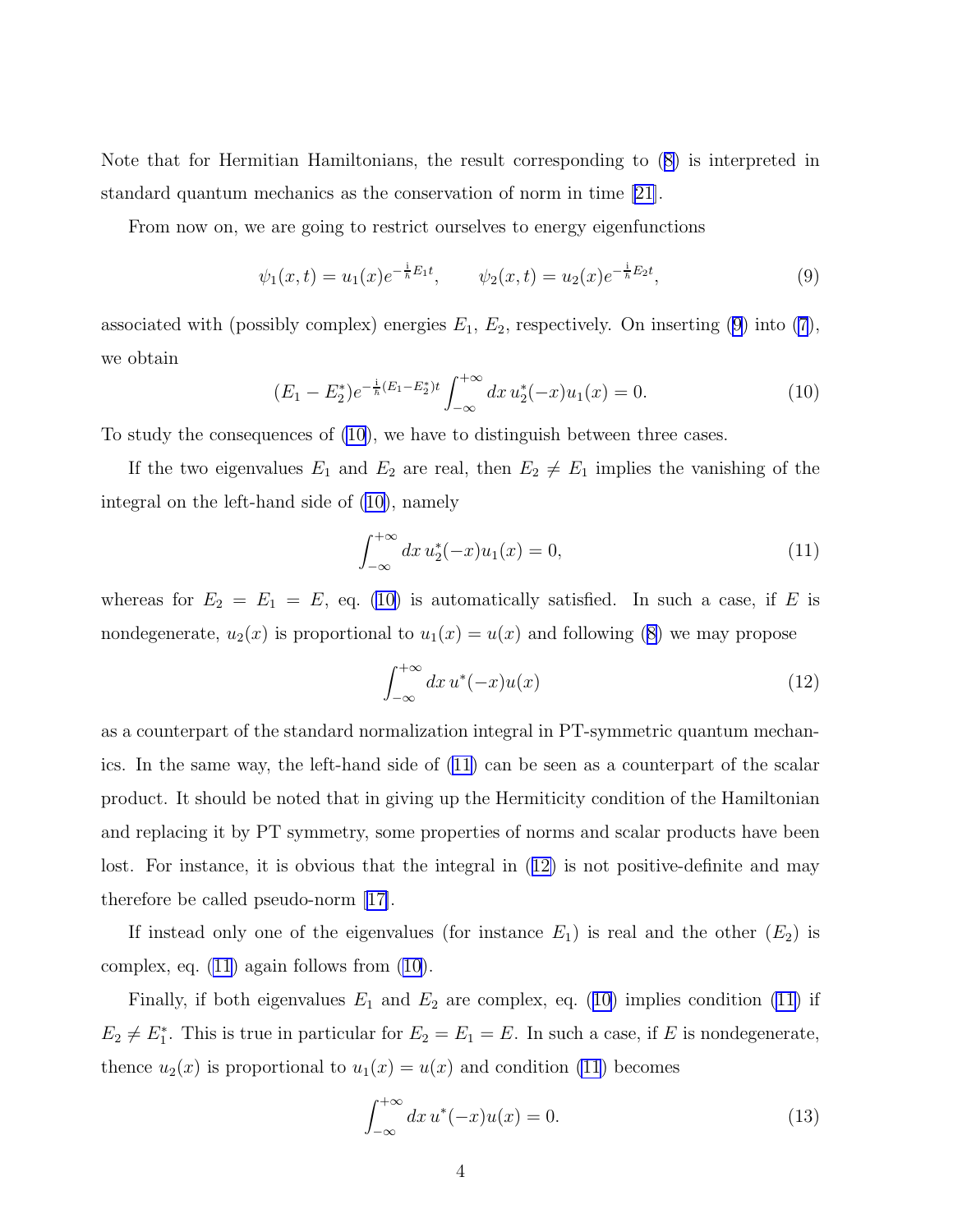<span id="page-4-0"></span>Onthe contrary, if  $E_2 = E_1^* = E^*$ , then eq. ([10\)](#page-3-0) is automatically satisfied and we may take

$$
\int_{-\infty}^{+\infty} dx \, u_2^*(-x) u_1(x) \tag{14}
$$

as a counterpart of the standard normalization integral. Note that in  $(14)$ ,  $u_1(x)$  and  $u_2(x)$ correspond to  $E$  and  $E^*$ , respectively. It is remarkable that in going from real to complex eigenvalues, the roles of [\(11\)](#page-3-0) and([12\)](#page-3-0) are interchanged. Such results agree with the analysis carried out in[[17](#page-13-0)].

Let us consider in more detail the case of an eigenfunction  $u(x)$  corresponding to some real, nondegenerate eigenvalue  $E$ . It satisfies the time-independent Schrödinger equation  $-(\hbar^2/2m)d^2u(x)/d^2x + V(x)u(x) = Eu(x)$ , and so is the case of  $u^*(-x)$ . Since E is nondegenerate, we must have  $u^*(-x) = cu(x)$  for some complex constant c. From this relation, it follows that  $u^*(x) = cu(-x) = |c|^2 u^*(x)$ , hence  $|c| = 1$ . We conclude that

$$
u^*(-x) = e^{i\phi}u(x), \qquad 0 \le \phi < 2\pi. \tag{15}
$$

If  $\phi = 0$  (resp.  $\phi = \pi$ ) in (15), then  $u^*(-x) = u(x)$  (resp.  $u^*(-x) = -u(x)$ ) or, in other words,  $u(x)$  is PT-symmetric (resp. PT-antisymmetric). If however  $\phi \neq 0, \pi$ , it is always possible to convert  $u(x)$  into such a function by multiplying it by some appropriate phase factor. The functions

$$
v_{\sigma}(x) \equiv e^{\frac{i}{2} \left(\phi - \frac{\pi}{2} + \sigma \frac{\pi}{2}\right)} u(x), \qquad \sigma = \pm 1,
$$
\n(16)

indeed satisfy the relations  $v^*_{\sigma}$  $\sigma^*(-x) = \sigma v_{\sigma}(x), \sigma = \pm 1$  and are PT-symmetric  $(\sigma = +1)$  or PT-antisymmetric  $(\sigma = -1)$ .

We propose to normalize  $u(x)$ , or the corresponding  $v_{\sigma}(x)$ , according to the prescription

$$
\int_{-\infty}^{+\infty} dx \, u^*(-x) u(x) = \sigma \int_{-\infty}^{+\infty} dx \, [v_{\sigma}(x)]^2 = \sigma. \tag{17}
$$

In the following, we illustrate the use of the above condition by considering some specific cases of PT-symmetric model potentials, namely, PT-symmetric oscillator, generalized Poschl-Teller, and Scarf II potentials. In particular, we show that for this rule to be meaningful, we have to tell which PT-parity  $\sigma$ , i.e., which function  $v_{\sigma}(x)$ , we are going to associate to any given eigenfunction  $u(x)$  with real eigenvalue.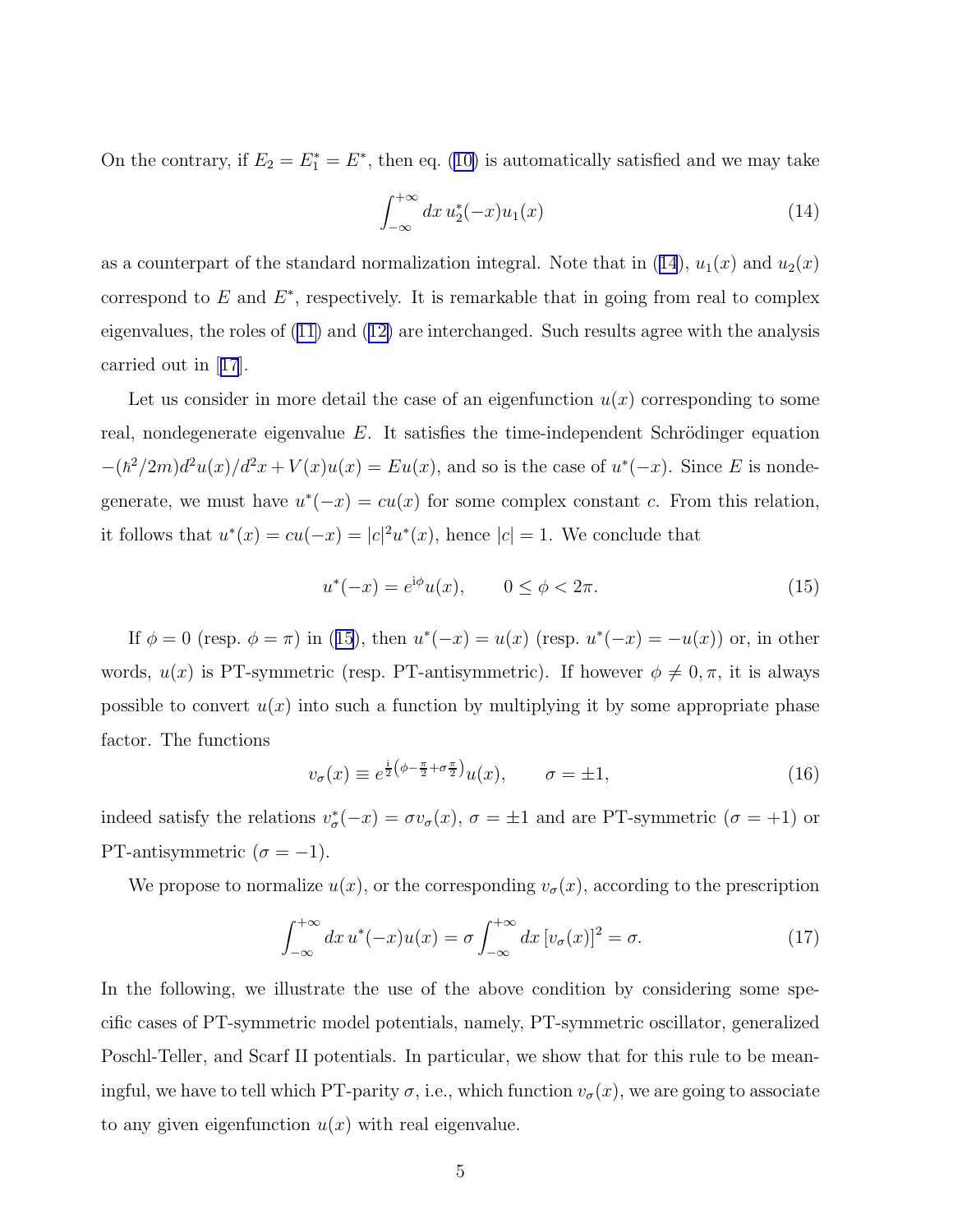# <span id="page-5-0"></span>3 Modified Normalization for the PT-Symmetric Oscillator

The potential for the PT-symmetric oscillator is given by[[6\]](#page-12-0)

$$
V^{(\alpha)}(x) = (x - ic)^2 + \frac{\alpha^2 - \frac{1}{4}}{(x - ic)^2},
$$
\n(18)

where  $\alpha > 0$ . It can be obtained from the usual three-dimensional radial harmonic oscillator potential by effecting a complex shift of coordinate  $x \to x - i c$ ,  $c > 0$ , and replacing l by  $\alpha - \frac{1}{2}$  $\frac{1}{2}$ . Although it is beset with a centrifugal-like core, the shift of the singularity off the integration path makes the corresponding Hamiltonian exactly solvable on the entire real line for any  $\alpha > 0$ , like the linear harmonic oscillator to which it reduces for  $\alpha = \frac{1}{2}$  $\frac{1}{2}$  and  $c=0.$ 

If  $\alpha$  is different from an integer (which we shall assume here), the PT-symmetric oscillator Hamiltonian has a double series of energy eigenvalues  $E_{qn}^{(\alpha)}$ , which may be distinguished bya quantum number  $q = \pm 1$  [[6](#page-12-0)]. For  $\hbar = 2m = 1$ , they are given by

$$
E_{qn}^{(\alpha)} = 4n + 2 - 2q\alpha, \qquad n = 0, 1, 2, .... \tag{19}
$$

The corresponding eigenfunctions are expressible in terms of generalized Laguerre polynomials:

$$
u_{qn}^{(\alpha)}(x) = \mathcal{N}_{qn}^{(\alpha)} e^{-\frac{1}{2}(x-\mathrm{i}c)^2} (x-\mathrm{i}c)^{-q\alpha+\frac{1}{2}} L_n^{(-q\alpha)}[(x-\mathrm{i}c)^2].
$$
 (20)

Here  $\mathcal{N}_{qn}^{(\alpha)}$  is some yet undetermined normalization coefficient. Although the Laguerre polynomials in (20) are in principle defined only for  $-q\alpha > -1$ , i.e., for  $\alpha$  values in the interval  $0 < \alpha < 1$ , their definition can be extended to any values of  $\alpha$ . In the interval  $0 < \alpha < 1$  (and only in it), however, the energies (19) are ordered according to increasing values of  $N = 2n + \frac{1}{2}$  $\frac{1}{2}(1-q) = 0, 1, 2, \ldots$ , and alternatively correspond to  $q = +1$ and  $q = -1$ . In the special case of the linear harmonic oscillator  $(\alpha = \frac{1}{2})$  $\frac{1}{2}$  and  $c = 0$ ), q becomes the parity of the eigenfunctions. For this reason,  $q$  is called quasi-parity of the PT-symmetric oscillator.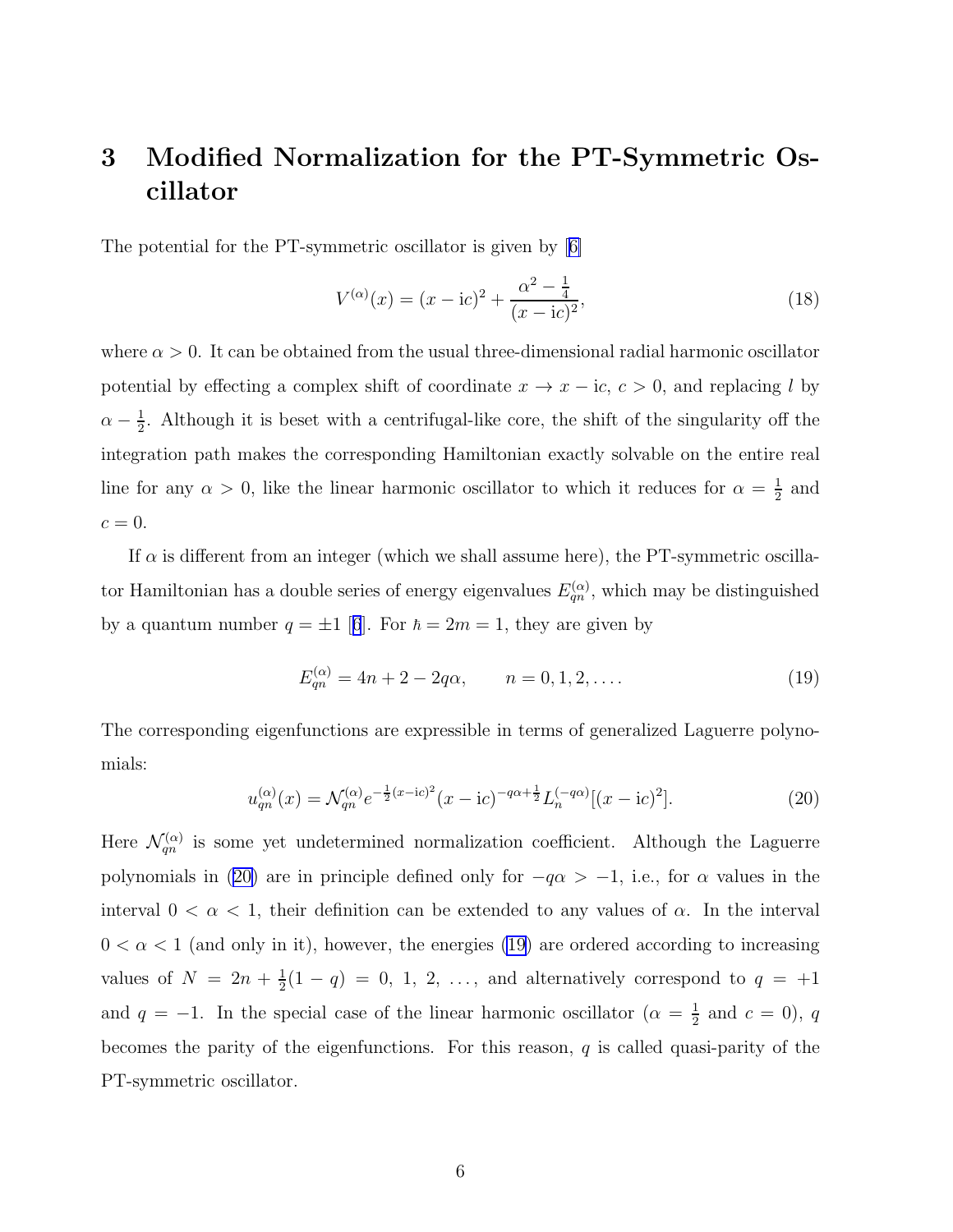<span id="page-6-0"></span>It is straightforward to see that  $\left[u_{qn}^{(\alpha)}(-x)\right]^*$  is related to  $u_{qn}^{(\alpha)}(x)$  as shown in [\(15\)](#page-4-0), where the phase is given by  $\phi = \pi(-q\alpha + \frac{1}{2}$  $\frac{1}{2}$ ) – 2 $\nu$  (up to a multiple of  $2\pi$ ). Here  $\nu$  denotes the phase of the normalization coefficient  $\mathcal{N}_{qn}^{(\alpha)} = |\mathcal{N}_{qn}^{(\alpha)}|e^{i\nu}$ .

Wenow choose to identify the PT-parity  $\sigma$  of the functions  $v_{\sigma}(x)$  in ([16](#page-4-0)) with the quasi-parityq of the eigenfunctions  $(20)$  $(20)$  $(20)$ . As a consequence, the functions

$$
v_{qn}^{(\alpha)}(x) = e^{iq\frac{\pi}{2}(-\alpha + \frac{1}{2})} \left| \mathcal{N}_{qn}^{(\alpha)} \right| e^{-\frac{1}{2}(x - ic)^2} (x - ic)^{-q\alpha + \frac{1}{2}} L_n^{(-q\alpha)}[(x - ic)^2]
$$
 (21)

are PT-symmetric or PT-antisymmetric for  $q = +1$  or  $q = -1$ , respectively.

Letus normalize the functions  $u_{qn}^{(\alpha)}(x)$  and  $v_{qn}^{(\alpha)}(x)$  according to the rule ([17\)](#page-4-0), where  $\sigma$ isreplaced by  $q$ . From  $(20)$  $(20)$  $(20)$ , we obtain

$$
\int_{-\infty}^{+\infty} dx \left[ u_{qn}^{(\alpha)}(-x) \right]^* u_{qn}^{(\alpha)}(x) = e^{i\pi(-q\alpha + \frac{1}{2})} \left| \mathcal{N}_{qn}^{(\alpha)} \right|^2 \mathcal{I}_{qn}^{(\alpha)},\tag{22}
$$

where

$$
\mathcal{I}_{qn}^{(\alpha)} = \int_{-\infty}^{+\infty} dx \, e^{-(x-\mathrm{i}c)^2} (x-\mathrm{i}c)^{-2q\alpha+1} \left\{ L_n^{(-q\alpha)} [(x-\mathrm{i}c)^2] \right\}^2. \tag{23}
$$

To calculate  $\mathcal{I}_{qn}^{(\alpha)}$ , we consider the function of the complex variable z given by  $f(z) =$  $e^{-z^2}z^{-2q\alpha+1}\left[L_n^{(-q\alpha)}(z^2)\right]^2$ . It is analytic everywhere except at  $z=0$ , which is a branch point. Let us take the negative real axis as the branch cut. As the integral  $\mathcal{I}_{qn}^{(\alpha)}$  can be seen as the limit for  $R \to \infty$  of  $\int_{-R}^{+R} dz f(z)$  for  $z = x - ic$  (i.e., the integral on segment AB in Fig. 1), we close a contour  $\Gamma \equiv \text{ABCDEF}$  in the complex plane, avoiding the singularity by using a semi-circle  $C_{\rho}$  of radius  $\rho$ . Since  $f(z)$  is analytic within and on Γ, by Cauchy's theorem, we have  $\int_{\Gamma} dz f(z) = 0$ . Evaluating this integral and taking the limits  $R \to \infty$ and  $\rho \to 0$ , we obtain that  $\mathcal{I}_{qn}^{(\alpha)}$  converges if  $q\alpha < 1$ , which is consistent with  $q = \pm 1$  and  $0 < \alpha < 1$ .

As a result, eq. (22) becomes

$$
\int_{-\infty}^{+\infty} dx \, \left[ u_{qn}^{(\alpha)}(-x) \right]^* u_{qn}^{(\alpha)}(x) = \left| \mathcal{N}_{qn}^{(\alpha)} \right|^2 \cos \pi (-q\alpha + \frac{1}{2}) \frac{\Gamma(-q\alpha + n + 1)}{n!}, \tag{24}
$$

if  $0 < \alpha < 1$ . Since the cosine on the right-hand side of (24) is positive or negative according towhether  $q = +1$  or  $q = -1$ , the result in (24) is consistent with condition ([17](#page-4-0)). The latter therefore leads to

$$
\left|\mathcal{N}_{qn}^{(\alpha)}\right| = \left(\frac{n!}{\Gamma(-q\alpha + n + 1)\cos\pi(-\alpha + \frac{1}{2})}\right)^{1/2}.\tag{25}
$$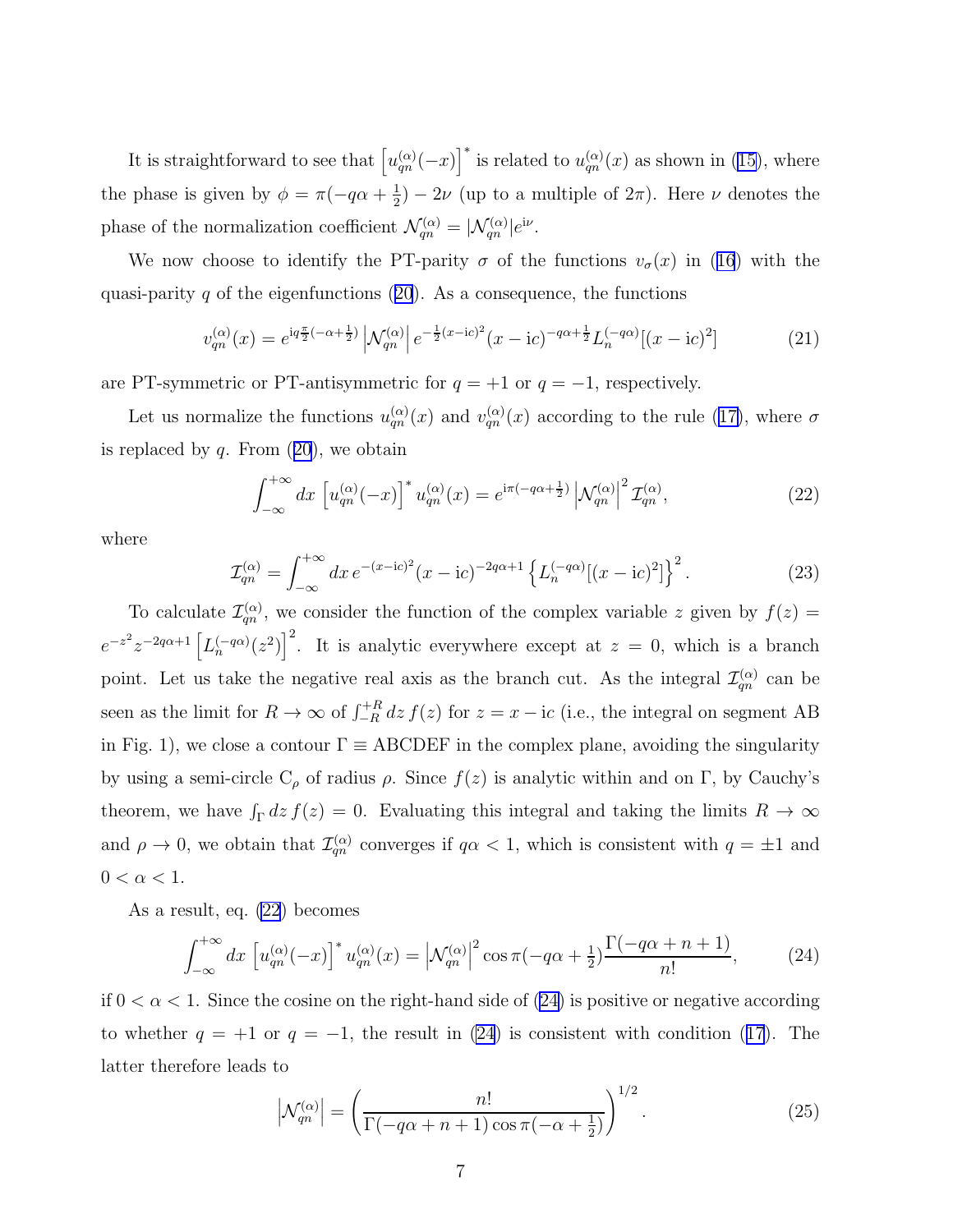<span id="page-7-0"></span>As compared with the standard harmonic oscillator, the presence of a cosine on the right-handside of ([25](#page-6-0)) is a new feature. Such a cosine disappears for  $\alpha = \frac{1}{2}$  $\frac{1}{2}$ , so eq. [\(25\)](#page-6-0) agrees with the known normalization coefficients of the linear oscillator  $(\alpha = \frac{1}{2})$  $\frac{1}{2}$ ,  $q = \pm 1$ ) and of the three-dimensional radial oscillator  $(\alpha = \frac{1}{2})$  $\frac{1}{2}$ ,  $l = 0$ ,  $q = -1$ ).

# 4 Modified Normalization for the PT-Symmetric Generalized Pöschl-Teller Potential

ThePT-symmetric generalized Pöschl-Teller potential is given by [[10\]](#page-12-0)

$$
V^{(A,B)}(x) = \left[B^2 + A(A+1)\right] \operatorname{cosech}^2 \tau - B(2A+1)\operatorname{cosech} \tau \coth \tau, \qquad \tau \equiv x - i\gamma, \tag{26}
$$

where  $B > A + \frac{1}{2} > 0$  and  $-\frac{\pi}{4} \leq \gamma < 0$  or  $0 < \gamma < \frac{\pi}{4}$ . By using an sl(2,C) algebraic framework,it was recently shown [[10](#page-12-0)] that whenever  $B - A - \frac{1}{2}$  $\frac{1}{2}$  is different from an integer, the corresponding Hamiltonian has two series of real energy eigenvalues  $E_{qn}^{(A,B)}$ , which may be distinguished by a label  $q = \pm 1$  (here called quasi-parity for convenience sake) and which for  $\hbar = 2m = 1$  are given by

$$
E_{+n}^{(A,B)} = -\left(B - \frac{1}{2} - n\right)^2, \qquad n = 0, 1, \dots, n_{+max},
$$
  
\n
$$
B - \frac{3}{2} \le n_{+max} < B - \frac{1}{2},
$$
  
\n
$$
E_{-n}^{(A,B)} = -(A - n)^2, \qquad n = 0, 1, \dots, n_{-max},
$$
  
\n
$$
A - 1 \le n_{-max} < A,
$$
\n(28)

where  $B > \frac{1}{2}$  and  $A > 0$ . The accompanying eigenfunctions read

$$
u_{qn}^{(A,B)}(x) = \mathcal{N}_{qn}^{(A,B)}(y-1)^{\frac{1}{2}(\lambda+\frac{1}{2})}(y+1)^{\frac{1}{2}(\mu+\frac{1}{2})}P_n^{(\lambda,\mu)}(y)
$$
  

$$
= \mathcal{N}_{qn}^{(A,B)}2^{\frac{1}{2}(\lambda+\mu+1)}\left(\sinh\frac{\tau}{2}\right)^{\lambda+\frac{1}{2}}\left(\cosh\frac{\tau}{2}\right)^{\mu+\frac{1}{2}}P_n^{(\lambda,\mu)}(\cosh\tau), \tag{29}
$$

where  $\lambda = q(A - B + \frac{1}{2})$  $(\frac{1}{2}), \mu = -A - B - \frac{1}{2}$  $\frac{1}{2}$ ,  $y = \cosh \tau$ ,  $P_n^{(\lambda,\mu)}(y)$  is a Jacobi polynomial, and  $\mathcal{N}_{qn}^{(A,B)}$  some normalization coefficient.

In the limit  $\gamma \to 0$ , the real generalized Pöschl-Teller potential is recovered and only the eigenvalues  $E_{-n}^{(A,B)}$  and corresponding eigenfunctions  $u_{-n}^{(A,B)}(x)$  survive [\[22\]](#page-13-0). Since this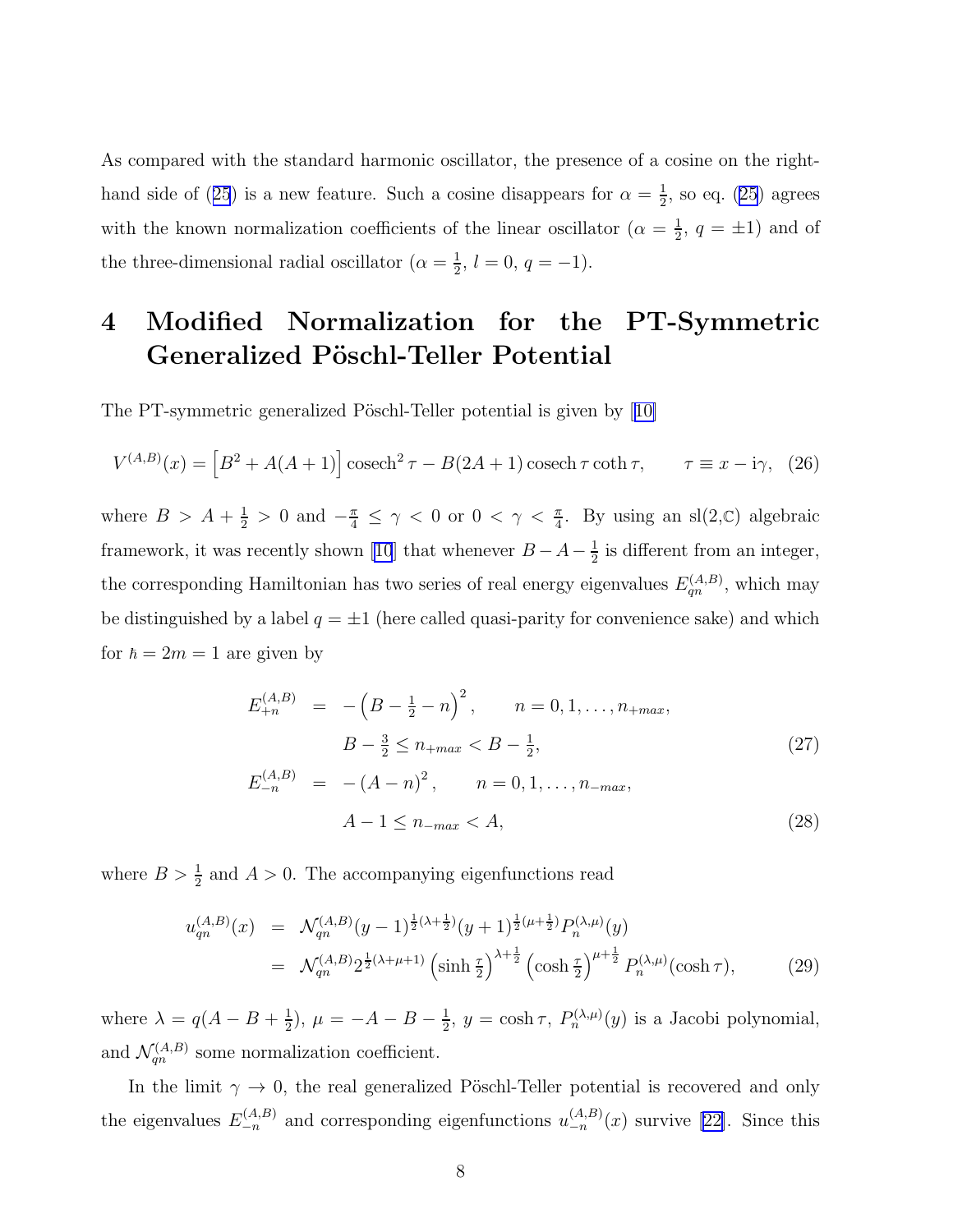<span id="page-8-0"></span>potential is singular, it has to be restricted to the half-line  $(0, +\infty)$ . The complexified potential, as given above, gets regularized on performing the shift  $x \to x - i\gamma$  and so may be considered on the entire real line, as it was the case for the PT-symmetric harmonic oscillator in the previous section.

The analogy between these two PT-symmetric potentials also extends to the normalization problem. The phase  $\phi$  in [\(15](#page-4-0)) is now given (up to a multiple of  $2\pi$ ) by  $\phi = \pi(\lambda + \frac{1}{2})$  $(\frac{1}{2})-2\nu,$ where  $\nu$  denotes the phase of the normalization coefficient. This shows that the role of  $\alpha$  for the PT-symmetric oscillator is now played by the constant  $-q\lambda = B - A - \frac{1}{2}$  $\frac{1}{2}$ . As in sect. 3, the PT-parity  $\sigma$  may be identified with q, leading to PT-symmetric and PT-antisymmetric eigenfunctions  $v_{qn}^{(A,B)}(x)$   $(q = \pm 1)$ , given by

$$
v_{qn}^{(A,B)}(x) = e^{i\frac{\pi}{2}(\lambda + \frac{1}{2}q)} \left| \mathcal{N}_{qn}^{(A,B)} \right| 2^{\frac{1}{2}(\lambda + \mu + 1)} \left( \sinh\frac{\tau}{2} \right)^{\lambda + \frac{1}{2}} \left( \cosh\frac{\tau}{2} \right)^{\mu + \frac{1}{2}} P_n^{(\lambda,\mu)}(\cosh\tau). \tag{30}
$$

Applying again prescription([17](#page-4-0)) to normalize the eigenfunctions, we are led to the integral of the function  $f(z) = (\sinh \frac{z}{2})^{2\lambda+1} (\cosh \frac{z}{2})^{2\mu+1} [P_n^{(\lambda,\mu)}(\cosh z)]^2$  on the contour  $\Gamma$  of Fig. 1, where c is replaced by  $\gamma$  (and the latter is assumed positive for simplicity's sake). In this respect, it is worth noting that among the branch points of  $f(z)$  at  $z = 0$ ,  $\pm i\pi$ ,  $\pm 2i\pi$ ,  $\pm 3i\pi, \ldots$ , we only have to take care of the first one because of the range of  $\gamma$ , as stated below eq.  $(26)$ .

The final result for the normalization integral reads

$$
\int_{-\infty}^{+\infty} dx \, \left[ u_{qn}^{(A,B)}(-x) \right]^* u_{qn}^{(A,B)}(x) = 2 \left| \mathcal{N}_{qn}^{(A,B)} \right|^2 \cos \left[ \pi (\lambda + \frac{1}{2}) \right] I_n^{(\lambda,\mu)}, \tag{31}
$$

provided  $\lambda$  is restricted by the condition  $\lambda > -1$ , which is consistent with  $q = \pm 1$  and  $A + \frac{1}{2} < B < A + \frac{3}{2}$  $\frac{3}{2}$ . In (31),  $I_n^{(\lambda,\mu)}$  is the real integral

$$
I_n^{(\lambda,\mu)} = \int_1^\infty dt \, (t-1)^\lambda (t+1)^\mu \left[ P_n^{(\lambda,\mu)}(t) \right]^2, \tag{32}
$$

which, for  $q = -1$ , appears in the calculation of the normalization coefficient of the real potential eigenfunctions. It is convergent and positive for the above-mentioned restricted range of parameters and both values of q. As far as we know, no closed analytical formula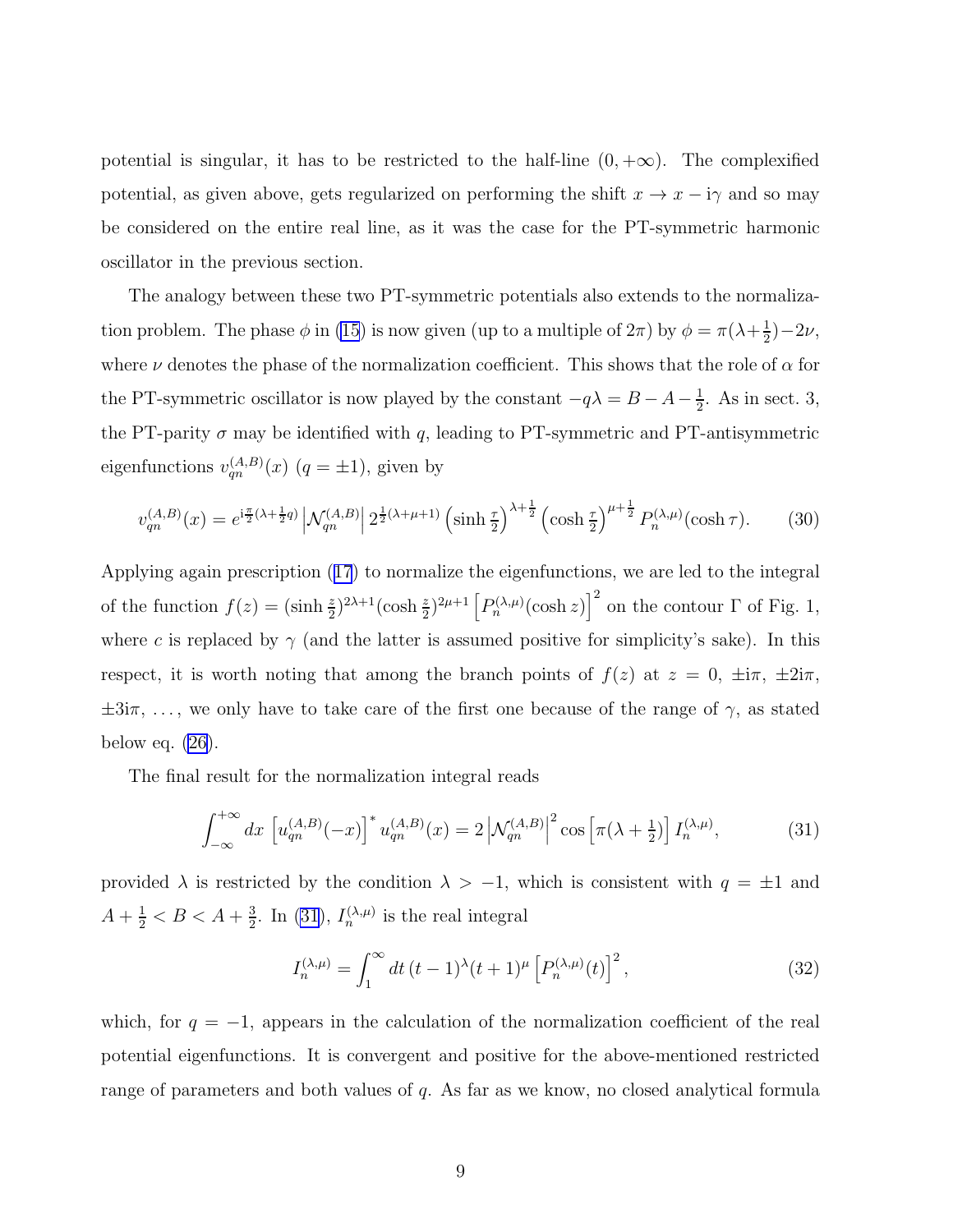<span id="page-9-0"></span>is known for it, except when  $n = 0$ . In such a case, the change of variable  $s = 1/t$  leads to [\[23](#page-13-0)]

$$
I_0^{(\lambda,\mu)} = 2^{\lambda+\mu+1} \frac{\Gamma(-\lambda-\mu-1)\Gamma(\lambda+1)}{\Gamma(-\mu)}.
$$
\n(33)

Furthermore, the cosine on the right-hand side of [\(31](#page-8-0)) is positive or negative according to whether $q = +1$  or  $q = -1$ . Hence eq. ([31](#page-8-0)) is consistent with [\(17\)](#page-4-0), from which it follows that

$$
\left| \mathcal{N}_{qn}^{(A,B)} \right| = \left\{ 2 \cos[\pi(A - B + 1)] I_n^{(\lambda,\mu)} \right\}^{-1/2}.
$$
 (34)

Thecosine disappears from (34) if  $B = A + 1$ . For this choice of parameters, potential ([26](#page-7-0)) reduces to  $V^{(A,A+1)} = -\frac{1}{2}$  $\frac{1}{2}(A+1)(2A+1)\,\text{sech}^2\frac{\tau}{2}$ , which remains nonsingular in the limit  $\gamma \to 0$ .

Asa final point, it is worth mentioning that the generalized Pöschl-Teller potential ([26](#page-7-0)) isrelated to the PT-symmetric Pöschl-Teller II potential considered in  $[9]$  $[9]$  through a complex point canonical coordinate transformation[[10](#page-12-0)], which also connects the corresponding eigenfunctions. The results of the present section can therefore easily be applied to the latter potential.

## 5 Modified Normalization for the PT-Symmetric Scarf II Potential

The PT-symmetric Scarf II potential is defined by[[10](#page-12-0)]

$$
V^{(A,B)}(x) = -[B^2 + A(A+1)]\operatorname{sech}^2 x + iB(2A+1)\operatorname{sech} x \tanh x,\tag{35}
$$

where $A > B - \frac{1}{2} > 0$ . It was shown using sl(2, C) as a tool [[10\]](#page-12-0) that for values of  $A - B + \frac{1}{2}$  $\frac{1}{2}$  different from an integer, the corresponding Hamiltonian has a double series of energy eigenvalues  $E_{qn}^{(A,B)}$ , distinguished by a label  $q = \pm 1$  (again called quasi-parity for convenience sake), and given by

$$
E_{+n}^{(A,B)} = -(A-n)^2, \qquad n = 0, 1, ..., n_{+max},
$$
  

$$
A-1 \le n_{+max} < A,
$$
 (36)

$$
E_{-n}^{(A,B)} = -\left(B - \frac{1}{2} - n\right)^2, \qquad n = 0, 1, \dots, n_{-max},
$$
  

$$
B - \frac{3}{2} \le n_{-max} < B - \frac{1}{2}, \tag{37}
$$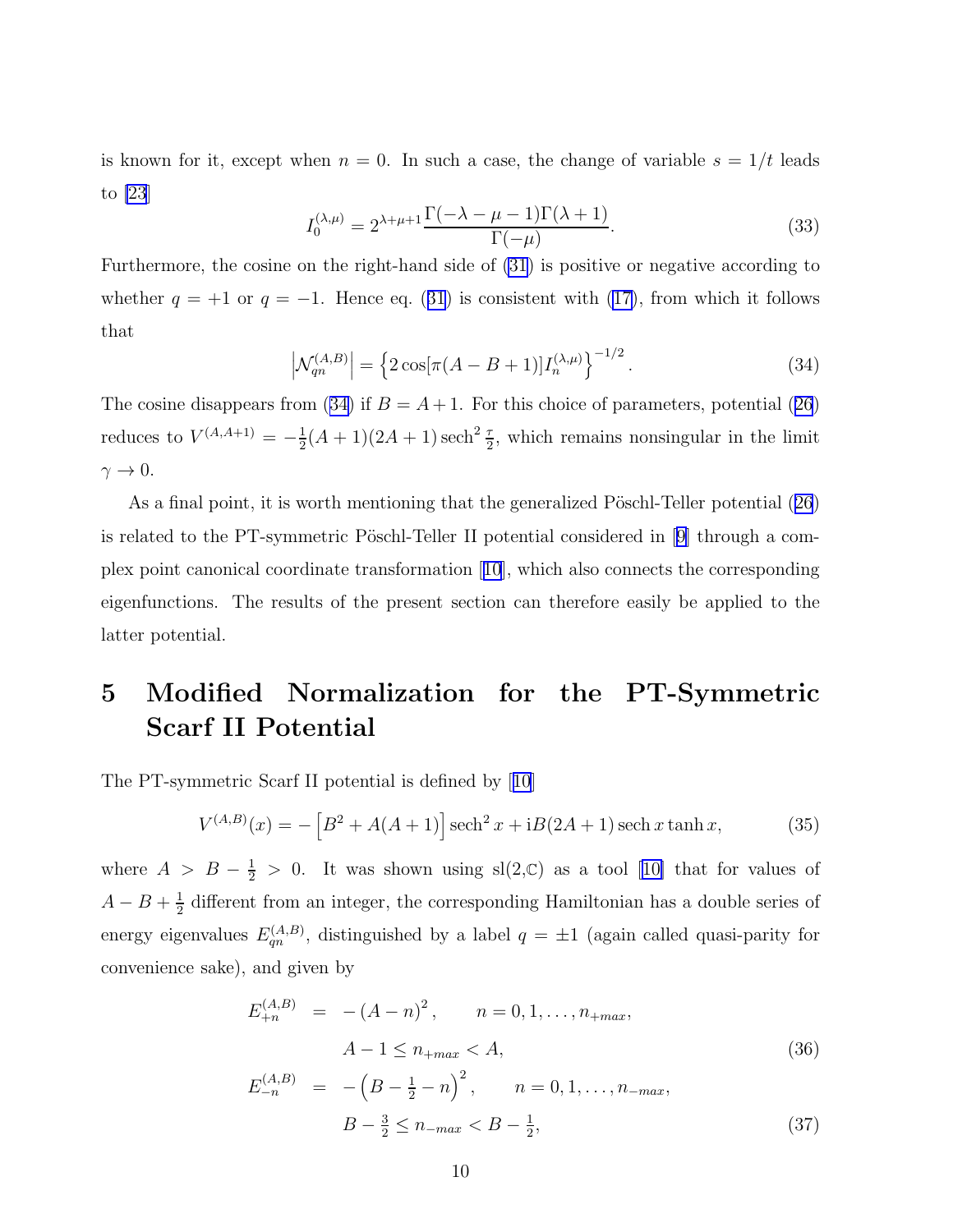<span id="page-10-0"></span>if  $\hbar = 2m = 1, A > 0$ , and  $B > \frac{1}{2}$ . The accompanying eigenfunctions read

$$
u_{qn}^{(A,B)}(x) = \mathcal{N}_{qn}^{(A,B)}(\text{sech }x)^{-\frac{1}{2}(\lambda+\mu+1)}e^{-\frac{i}{2}(\lambda-\mu)\arctan(\sinh x)}P_n^{(\lambda,\mu)}(\text{i}\sinh x) \tag{38}
$$

in terms of Jacobi polynomials. Here  $\lambda = q(-A + B - \frac{1}{2})$  $(\frac{1}{2}), \mu = -A - B - \frac{1}{2}$  $\frac{1}{2}$ , and  $\mathcal{N}_{qn}^{(A,B)}$  is some normalization coefficient.

Contrary to the potentials considered in the two previous sections, the PT-symmetric Scarf II potential is not obtained from the corresponding real potential[[22\]](#page-13-0) by a complex shift of coordinate, but instead by complexifying one parameter  $(B \to iB)$ . Such a complexification is responsible for the appearance of the additional series [\(37\)](#page-9-0) of energy eigenvalues.

Comparing(38) with ([15\)](#page-4-0), we find (up to a multiple of  $2\pi$ )  $\phi = -2\nu$ , where  $\nu$  is the phase of the normalization coefficient. If we identify PT-parity with quasi-parity again, we obtain

$$
v_{qn}^{(A,B)}(x) = e^{i(q-1)\frac{\pi}{4}} \left| \mathcal{N}_{qn}^{(A,B)} \right| (\text{sech } x)^{-\frac{1}{2}(\lambda+\mu+1)} e^{-\frac{i}{2}(\lambda-\mu)\arctan(\sinh x)} P_n^{(\lambda,\mu)}(\text{i sinh } x), \tag{39}
$$

where  $\exp[i(q-1)\frac{\pi}{4}] = 1$  for PT-symmetric functions and  $-i$  for PT-antisymmetric ones.

The normalization integral is now

$$
\int_{-\infty}^{+\infty} dx \left[ u_{qn}^{(A,B)}(-x) \right]^* u_{qn}^{(A,B)}(x)
$$
  
=  $\left| \mathcal{N}_{qn}^{(A,B)} \right|^2 \int_{-\infty}^{+\infty} dx \left( \operatorname{sech} x \right)^{-\lambda - \mu - 1} e^{-i(\lambda - \mu) \arctan(\sinh x)} \left[ P_n^{(\lambda,\mu)}(\operatorname{i} \sinh x) \right]^2.$  (40)

Let us consider, for instance, the  $n = 0$  case corresponding to the lowest states of both series of energy levels. The integral on the right-hand side of (40) is then easily calculated by performing the change of variable tan  $y = \sinh x$ . The results read [\[23](#page-13-0)]

$$
\int_{-\infty}^{+\infty} dx \, \left[ u_{+0}^{(A,B)}(-x) \right]^* u_{+0}^{(A,B)}(x) = \left| \mathcal{N}_{+0}^{(A,B)} \right|^2 \frac{\pi \Gamma(2A)}{2^{2A-1} \Gamma(A - B + \frac{1}{2}) \Gamma(A + B + \frac{1}{2})}, \tag{41}
$$

$$
\int_{-\infty}^{+\infty} dx \, \left[ u_{-0}^{(A,B)}(-x) \right]^* u_{-0}^{(A,B)}(x) = \left| \mathcal{N}_{-0}^{(A,B)} \right|^2 \frac{\pi \Gamma(2B-1)}{2^{2B-2} \Gamma(B-A-\frac{1}{2}) \Gamma(B+A+\frac{1}{2})} . \tag{42}
$$

The right-hand side of  $(41)$  is positive for any allowed values of A and B because the arguments of all three gamma functions are positive. This is compatible with the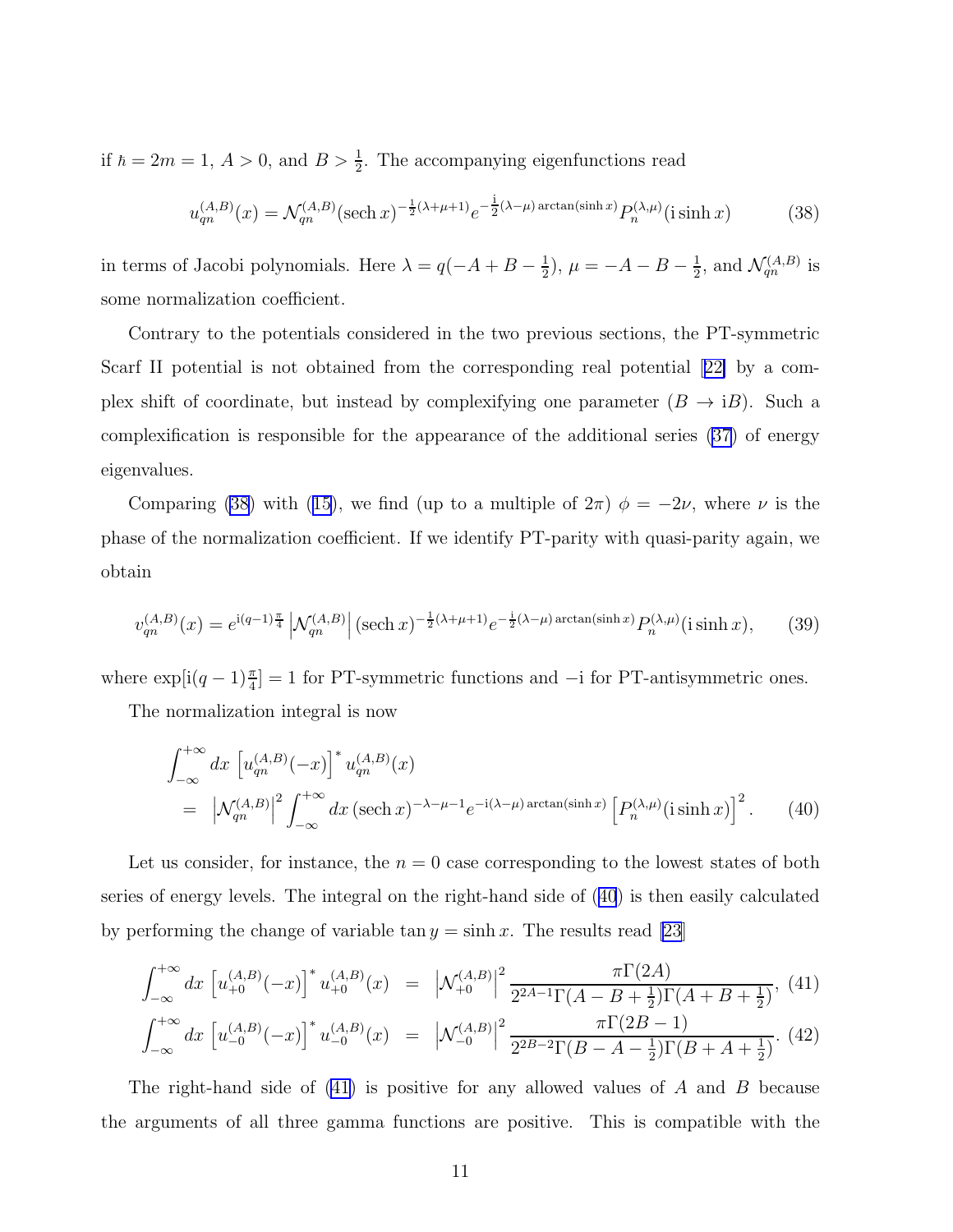normalization condition [\(17\)](#page-4-0)with  $\sigma = q = +1$ . On the right-hand side of ([42](#page-10-0)), on the contrary, the argument of  $\Gamma(B-A-\frac{1}{2})$  $\frac{1}{2}$ ) is negative while those of the two remaining gamma functions are positive, which means that the sign of the normalization integral for  $\sigma = q = -1$  depends on the relative magnitudes of A and  $B-\frac{1}{2}$  $\frac{1}{2}$ . A negative sign compatible with [\(17\)](#page-4-0) is obtained for  $B - \frac{1}{2} + 2k < A < B + \frac{1}{2} + 2k$ ,  $k = 0, 1, 2, \ldots$  In particular, for  $k = 0$ , we get a condition  $B - \frac{1}{2} < A < B + \frac{1}{2}$  $\frac{1}{2}$  rather similar to the conditions previously encountered for the PT-symmetric oscillator and generalized Pöschl-Teller potentials.

#### 6 Conclusion

To conclude, we have derived, in the set up of a very general framework, the conservation law pertaining to PT-symmetric quantum mechanical systems. We have found, as a consequence, that the normalization integral ceases to be always positive definite. The possibilty of encountering non-positive definite norms is illustrated by means of some specific examples of PT-symmetric potentials.

### Acknowledgments

B. B. thanks Professor Kalipada Das and Professor Mithil Ranjan Gupta for their enlightening comments. C. Q. is a Research Director of the National Fund for Scientific Research (FNRS), Belgium. Participation of M. Z. in this work was supported by the GA AS grant Nr. A 104 8004.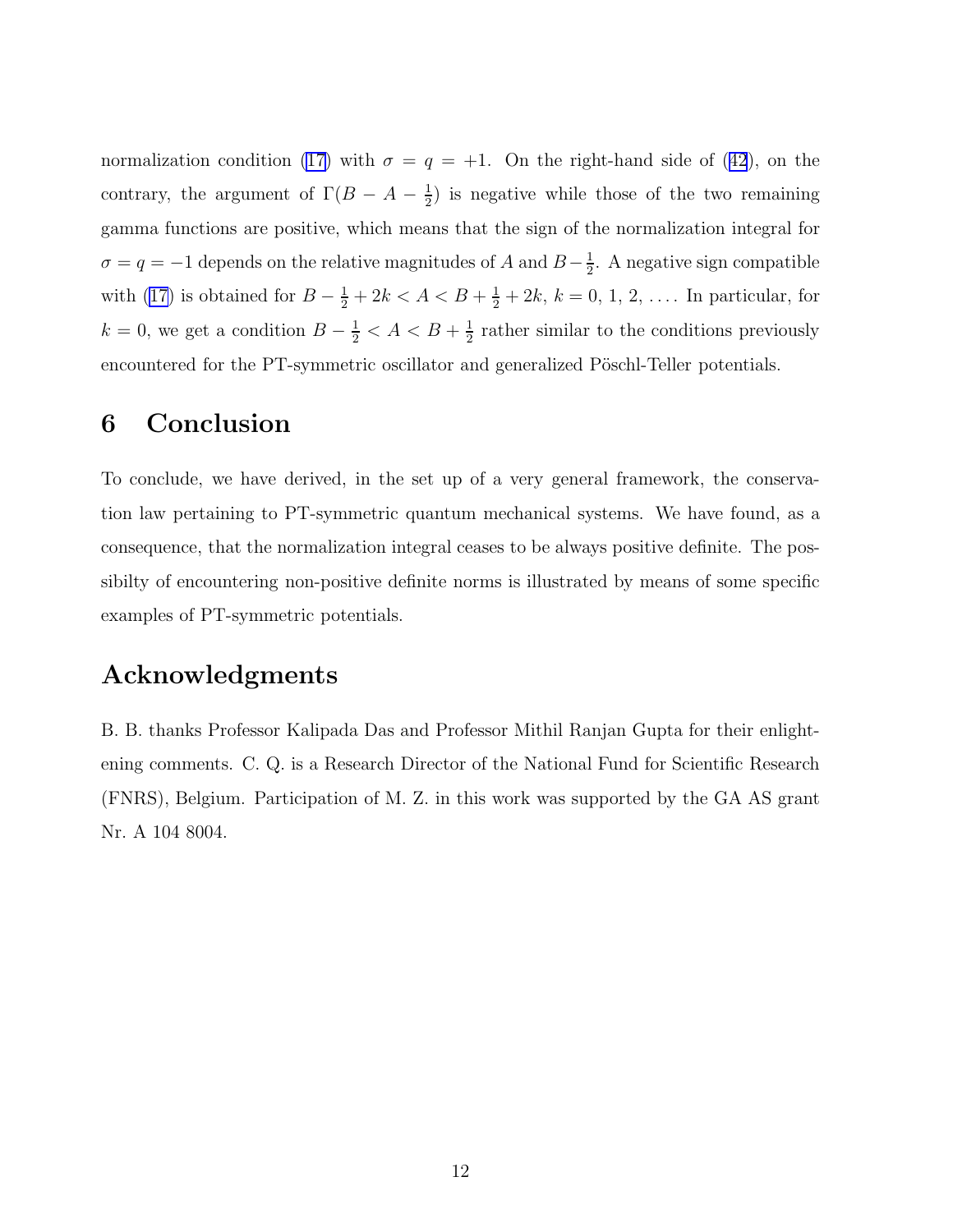### <span id="page-12-0"></span>References

- [1] D. Bessis, unpublished (1992).
- [2] C. M. Bender and S. Boettcher, Phys. Rev. Lett. 80, 5243 (1998).
- [3] C. M. Bender, S. Boettcher and P. N. Meisinger, J. Math. Phys. 40, 2201 (1999).
- [4] F. Cannata, G. Junker and J. Trost, Phys. Lett. A246, 219 (1998); A. A. Andrianov, M. V. Ioffe, F. Cannata and J.-P. Dedonder, Int. J. Mod. Phys. A14, 2675 (1999).
- [5] E. Delabaere and F. Pham, Phys. Lett. A250, 25 (1998); ibid. A250, 29 (1998).
- [6] M. Znojil, *Phys. Lett.* **A259**, 220 (1999).
- [7] B. Bagchi and R. Roychoudhury, *J. Phys.*  $\mathbf{A33}$ , L1 (2000); M. Znojil, *ibid.*  $\mathbf{A33}$ , L61  $(2000).$
- [8] B. Bagchi, F. Cannata and C. Quesne, Phys. Lett. A269, 79 (2000).
- [9] M. Znojil, J. Phys. A33, 4561 (2000).
- [10] B. Bagchi and C. Quesne, Phys. Lett. A273, 285 (2000).
- [11] G. Lévai, F. Cannata and A. Ventura, *J. Phys.*  $\mathbf{A34}$ , 839 (2001).
- [12] G. A. Mezincescu, J. Phys. **A33**, 4911 (2000).
- [13] C. M. Bender and K. A. Milton, Phys. Rev. D55, R3255 (1997); ibid. D57, 3595  $(1998)$ ; J. Phys. **A32**, L87  $(1999)$ .
- [14] C. M. Bender, S. Boettcher, H. F. Jones and P. N. Meisinger, J. Math. Phys. 42, 1960 (2001).
- [15] E. Witten, Nucl. Phys. B185, 513 (1981).
- [16] C. M. Bender, S. Boettcher and V. M. Savage, J. Math. Phys. 41, 6381 (2000).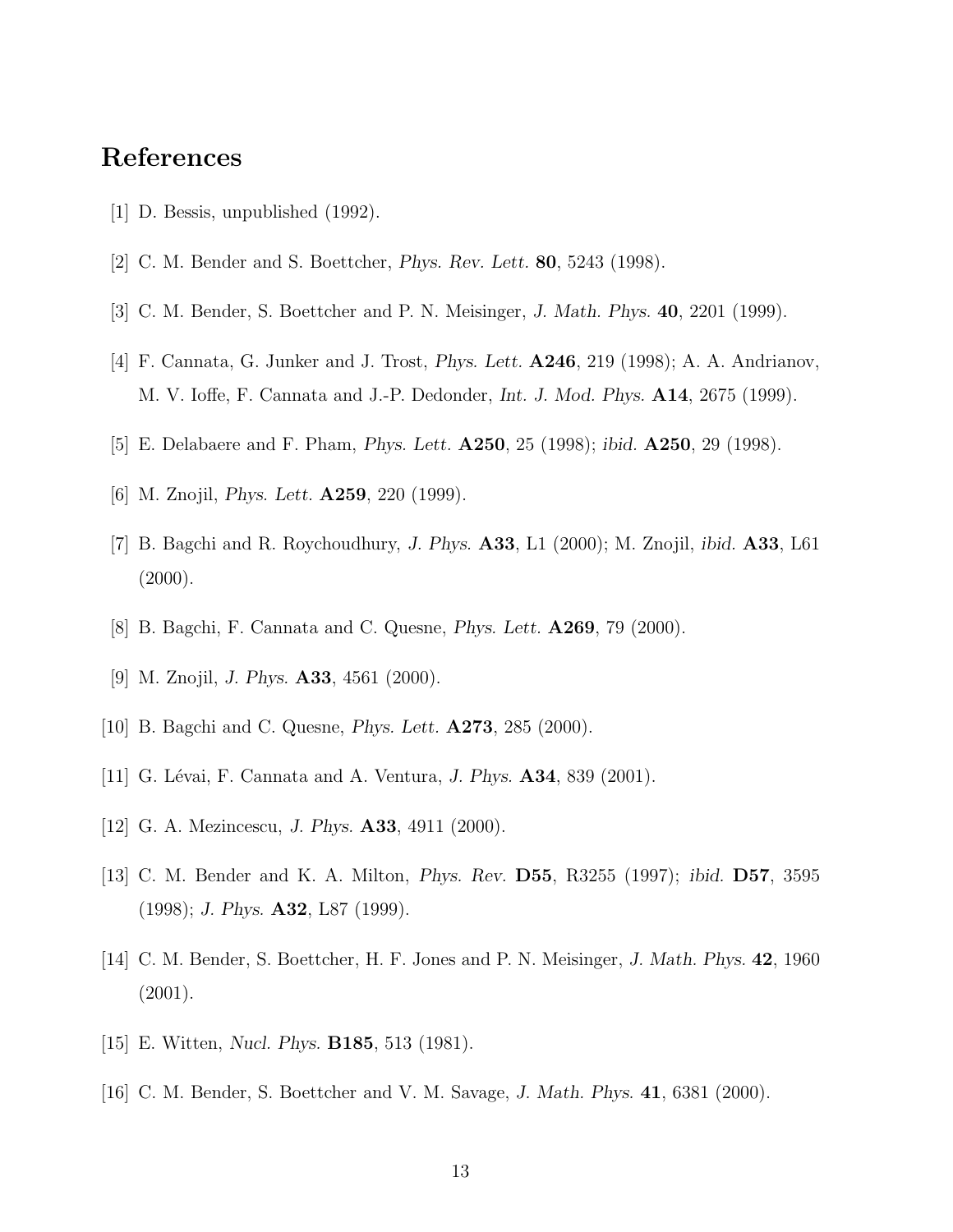- <span id="page-13-0"></span>[17] M. Znojil, What is  $\mathcal{PT}$  symmetry?, preprint [quant-ph/0103054](http://arxiv.org/abs/quant-ph/0103054); Conservation of pseudo-norm in  $\mathcal{PT}$  symmetric quantum mechanics, preprint [math-ph/0104012](http://arxiv.org/abs/math-ph/0104012).
- [18] G. S. Japaridze, Space of state vectors in  $\mathcal{PT}$  symmetric quantum mechanics, preprint [quant-ph/0104077](http://arxiv.org/abs/quant-ph/0104077).
- [19] R. Kretschmer and L. Szymanowski, The interpretation of quantum-mechanical models with non-Hermitian Hamiltonians and real spectra, preprint [quant-ph/0105054.](http://arxiv.org/abs/quant-ph/0105054)
- [20] Z. Ahmed, *Phys. Lett.* **A282**, 343 (2001).
- [21] L. I. Schiff, Quantum Mechanics (Mc-Graw Hill, New York, 1955).
- [22] F. Cooper, A. Khare and U. Sukhatme, Phys. Rep. 251, 267 (1995).
- [23] I. S. Gradshteyn and I. M. Ryzhik, Tables of Integrals, Series, and Products (Academic Press, New York, 1980).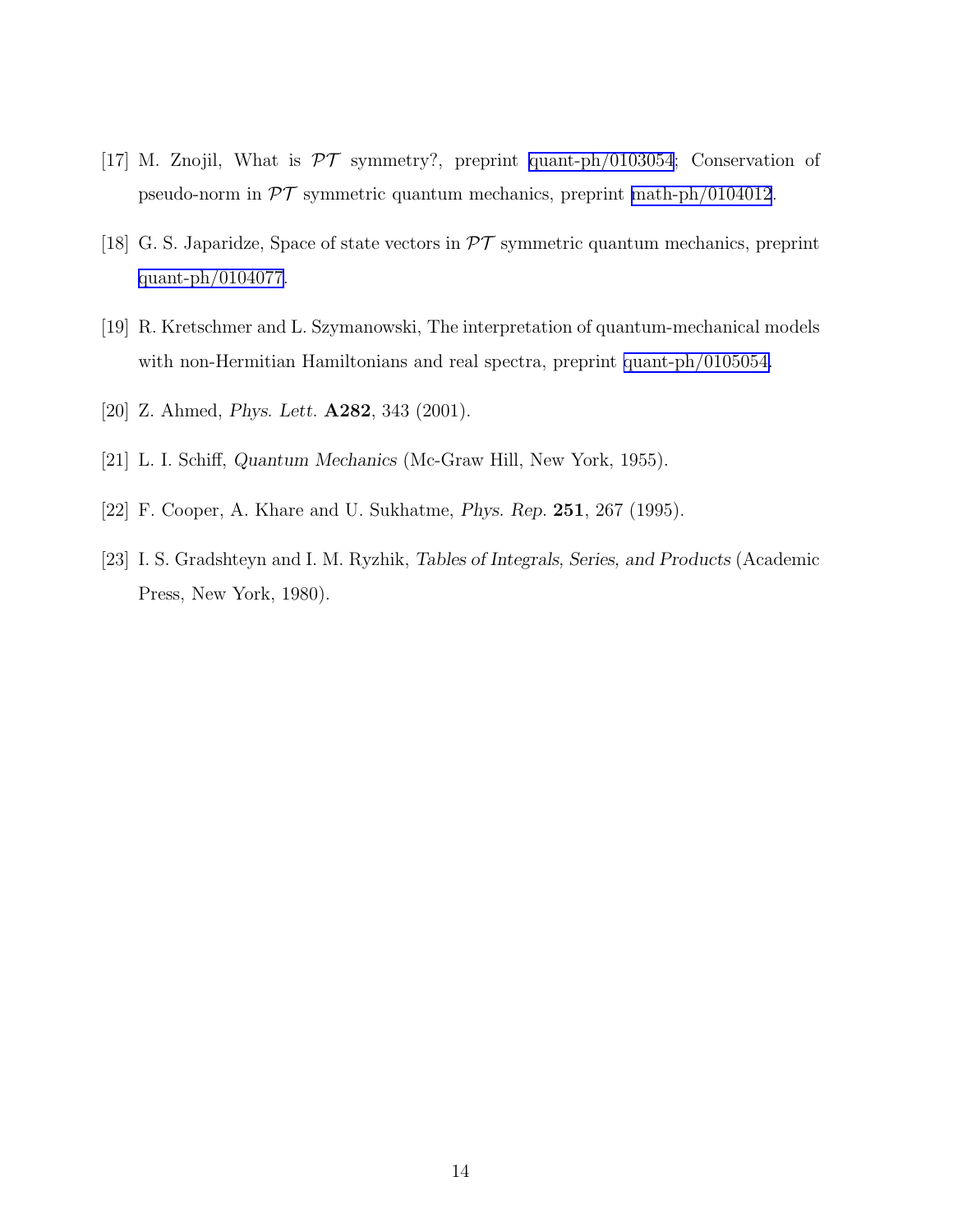# Figure caption

Fig. 1. Contour  $\Gamma$  in the complex plane.